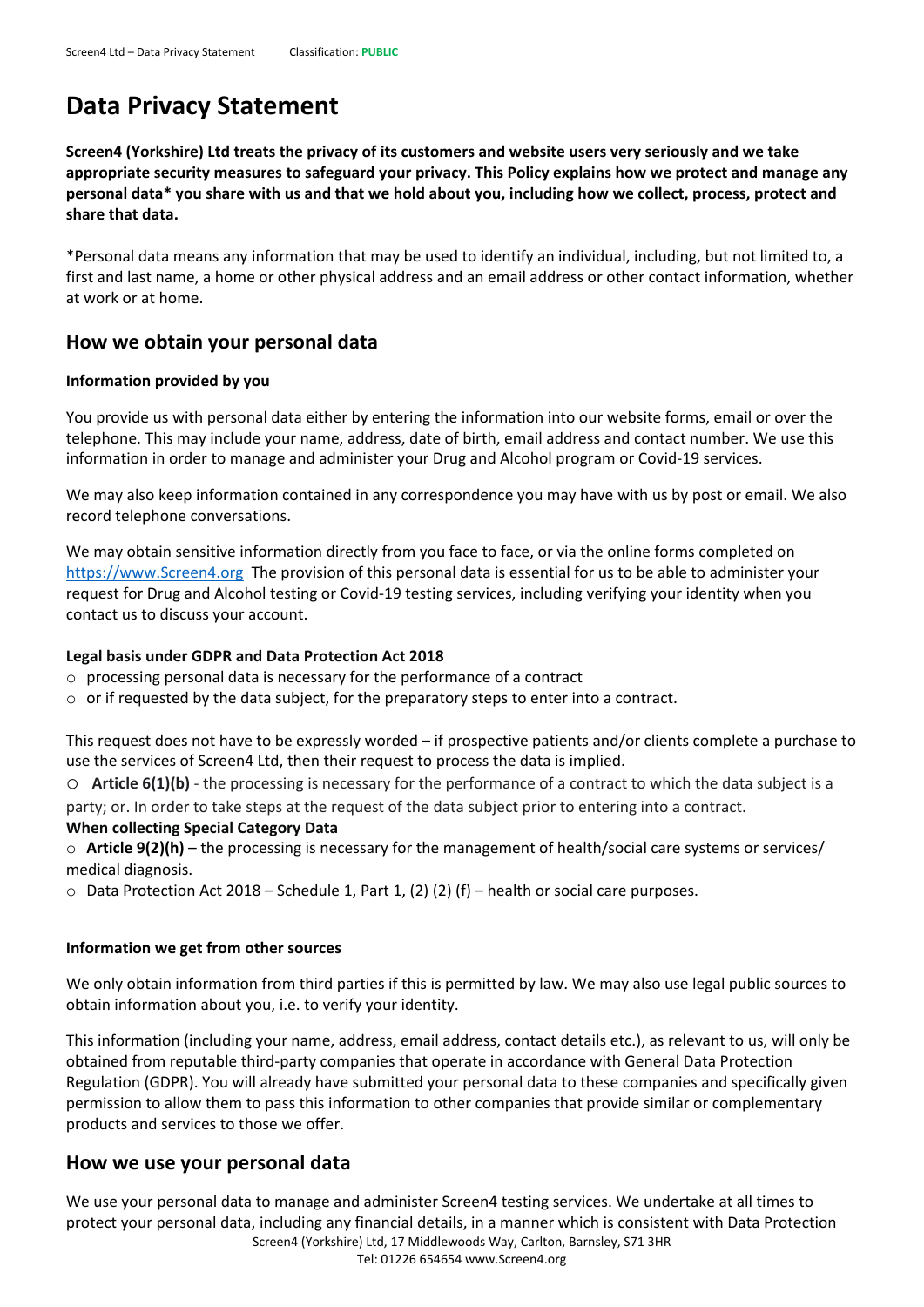Regulation (GDPR) concerning data protection. We will also take reasonable security measures to protect your personal data in storage.

### **Do we use your personal data for marketing purposes?**

Any information that you choose to give us will not be used for marketing purposes by us. We will hold your personal data only for the purposes of administering and managing the services or products you have chosen to purchase from us.

# **Sharing information**

We will keep information about you confidential and we will from time to time share some of your personal data with our approved subcontractors or suppliers for the purposes of completing Drug and Alcohol and Covid 19 services. We only disclose your information with other third parties with your express consent, except for the following categories of third parties:

- Approved Testing Laboratories, Courier services (e.g. Royal Mail, DPD Local), DHSC, PHE, Product Fulfilment, Safe4 Account.
- Any contractors, suppliers or advisors that provide a service to us or act as our agents on the understanding that they keep the information confidential;
- Anyone to whom we may transfer our rights and duties under any agreement we have with you;
- Any legal or crime prevention agencies and/or to satisfy any regulatory request (including recognised practitioner bodies) if we have a duty to do so or if the law allows us to do so.

# **Transfer of your personal data outside of the European Economic Area (EEA)**

We do not currently transfer your personal data outside the EEA. If in the future we transfer your personal data, in accordance with the terms of this Policy outside of the EEA, we will make sure that the receiver agrees to provide the same or similar protection as we do and that they only use your personal data in accordance with our instructions.

If you require further information regarding such transfers, please write to the DPO at Screen4 (Yorkshire) Ltd, 17 Middlewoods Way, Carlton, Barnsley, S71 3HR.

# **How long do we keep this information about you?**

We keep information in line with the retention policy of Screen4. These retention periods are in line with the length of time we need to keep your personal information in order to manage and administer the Drug and Alcohol and Covid 19 services. They also consider our need to meet legal, statutory and regulatory obligations. These reasons can vary from one piece of information to the next. In all cases our need to use your personal information will be reassessed on a regular basis and information which is no longer required will be disposed of.

# **Data subject rights**

# **Subject access requests**

The General Data Protection Regulation (GDPR) grants you (hereinafter referred to as the "data subject") the right to access particular personal data that we hold about you. This is referred to as a subject access request. We shall respond promptly, and certainly within one month from the point of receiving the request and all necessary information from you. Our formal response shall include details of the personal data we hold about you, including the following:

- Sources from which we acquired the information;
- The purpose for processing the information; and
- Persons or entities with whom we are sharing the information.

#### **Right to rectification**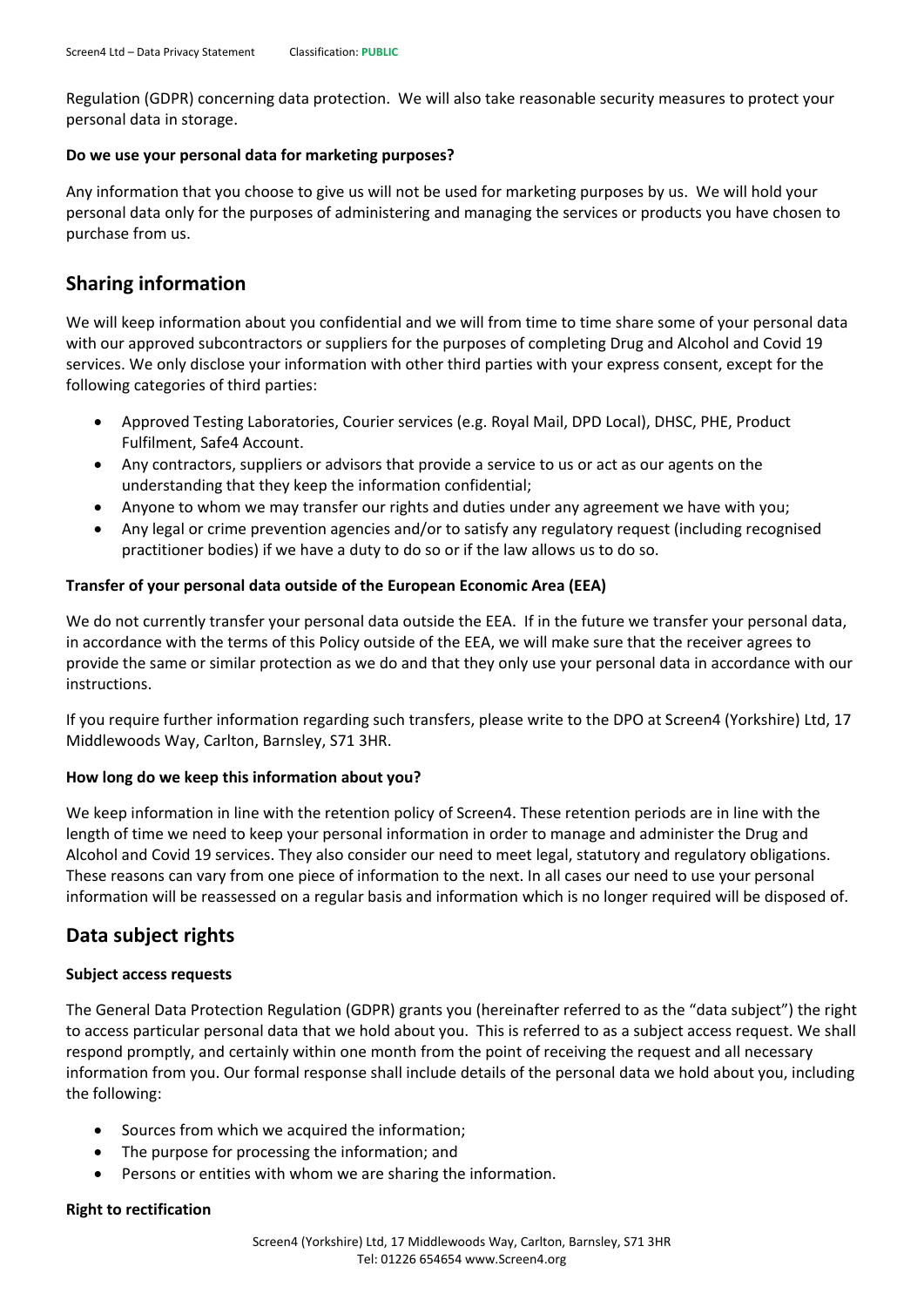You, the data subject, shall have the right to obtain from us, without undue delay, the rectification of inaccurate personal data we hold concerning you. Considering the purposes of the processing, you, the data subject, shall have the right to have incomplete personal dated completed, including by means of providing a supplementary statement.

#### **Right to erasure**

You, the data subject, shall have the right to obtain from us the erasure of personal data concerning you without undue delay.

#### **Right to restriction of processing**

- a) Subject to exemptions, you the data subject, shall have the right to obtain from us restriction of processing where one of the following applies:
- b) the accuracy of the personal data subject is contested by you, the data subject, and is restricted until the accuracy of the data has been verified;
- c) the processing is unlawful and you, the data subject, oppose the erasure of the personal data and instead request the restriction in its use;
- d) we no longer need the personal data for the purposes of processing, but it is required by you, the data subject, for the establishment, exercise or defence of legal claims;
- e) you, the data subject, have objected to the processing of your personal data pending the verification of whether there are legitimate grounds for us to override these objections.

#### **Notification obligation regarding rectification or erasure of personal data or restriction of processing**

We shall communicate any rectification or erasure of personal data or restriction of processing as described above to each recipient to whom the personal data has been disclosed, unless this proves impossible or involves disproportionate effort. We shall provide you, the data subject, with information about those recipients if you request it.

#### **Right to data portability**

You, the data subject, shall have the right to receive your personal data, which you have provided to us, in a structured, commonly used and machine-readable format and have the right to transmit this data to another controller, without hindrance from us.

#### **Right to object**

You, the data subject, shall have the right to object, on grounds relating to your particular situation, at any time to the processing of personal data concerning you, including any personal profiling; unless this relates to processing that is necessary for the performance of a task carried out in the public interest or an exercise of official authority vested in us. We shall no longer process the personal data unless we can demonstrate compelling legitimate grounds for the processing, which override the interests, rights and freedoms of you, the data subject, or for the establishment exercise or defence of legal claims.

#### **Right to not be subject to decisions based solely on automated processing**

We do not carry out any automated processing, which may lead to an automated decision based on your personal data.

#### **Invoking your rights**

If you would like to invoke any of the above data subject rights with us, please write to the DPO at Screen4 (Yorkshire) Ltd 17 Middlewoods Way, Carlton, Barnsley, S71 3HR or emai[l dataprotection@screen4.org](mailto:dataprotection@screen4.org)